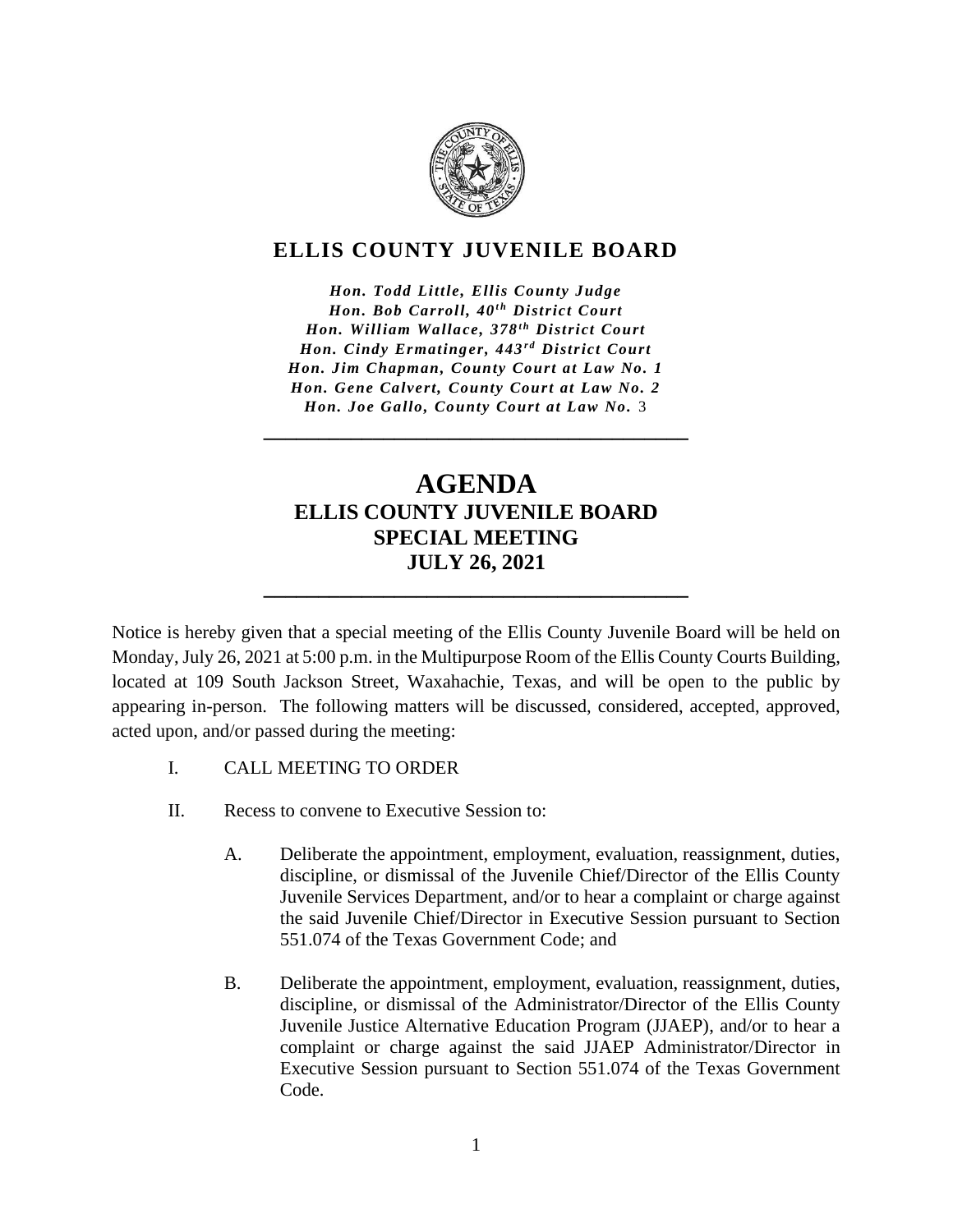- III. Reconvene into Public Session and take any necessary action regarding agenda item II.A. above and/or agenda item II.B. above.
- IV. Discussion, consideration, approval, and action to realign and reassign the Ellis County Juvenile Justice Alternative Education Program (JJAEP) under the legal umbrella of the Ellis County Juvenile Board, such that the JJAEP will report directly to the Juvenile Board by and through the JJAEP Administrator/Director.

### **V. RECESS TO CONVENE TO EXECUTIVE SESSION:**

### ➢ **EXECUTIVE SESSION**

**THE ELLIS COUNTY JUVENILE BOARD RESERVES THE RIGHT TO ADJOURN INTO EXECUTIVE SESSION AT ANY TIME DURING THE COURSE OF THIS MEETING TO DISCUSS ANY OF THE MATTERS LISTED IN THIS AGENDA, IN THE ORDER DEEMED APPROPRIATE AND TO THE EXTENT THOSE ITEMS FALL WITHIN THE FOLLOWING DEFINITIONS:**

**(A**) **to discuss advice about pending or contemplated litigation, a settlement offer, or on a matter in which the duty of the attorney to the Board under the Texas Disciplinary Rules of Professional Conduct of the State Bar of Texas conflict with the Texas Open Meeting Act, pursuant to Section 551.071, Texas Government Code;**

**(B) to deliberate the purchase, exchange, lease, or value of real property, pursuant to Section 551.072, Texas Government Code;**

**(C) to deliberate the appointment, employment, evaluation, reassignment, duties, discipline, or dismissal of a public officer or employee, or to hear a complaint or charge against an officer or employee pursuant to Section 551.074, Texas Government Code;**

**(D) to deliberate the deployment or specific occasions to implement security personnel or devices, or a security audit pursuant to Section 551.076, Texas Government Code; and**

**(E) to deliberate the business and financial issues related to a contract being negotiated, pursuant to Section [551.0725,](tel:551.0725) Texas Government Code.**

➢ **ADJOURNMENT OF EXECUTIVE SESSION**